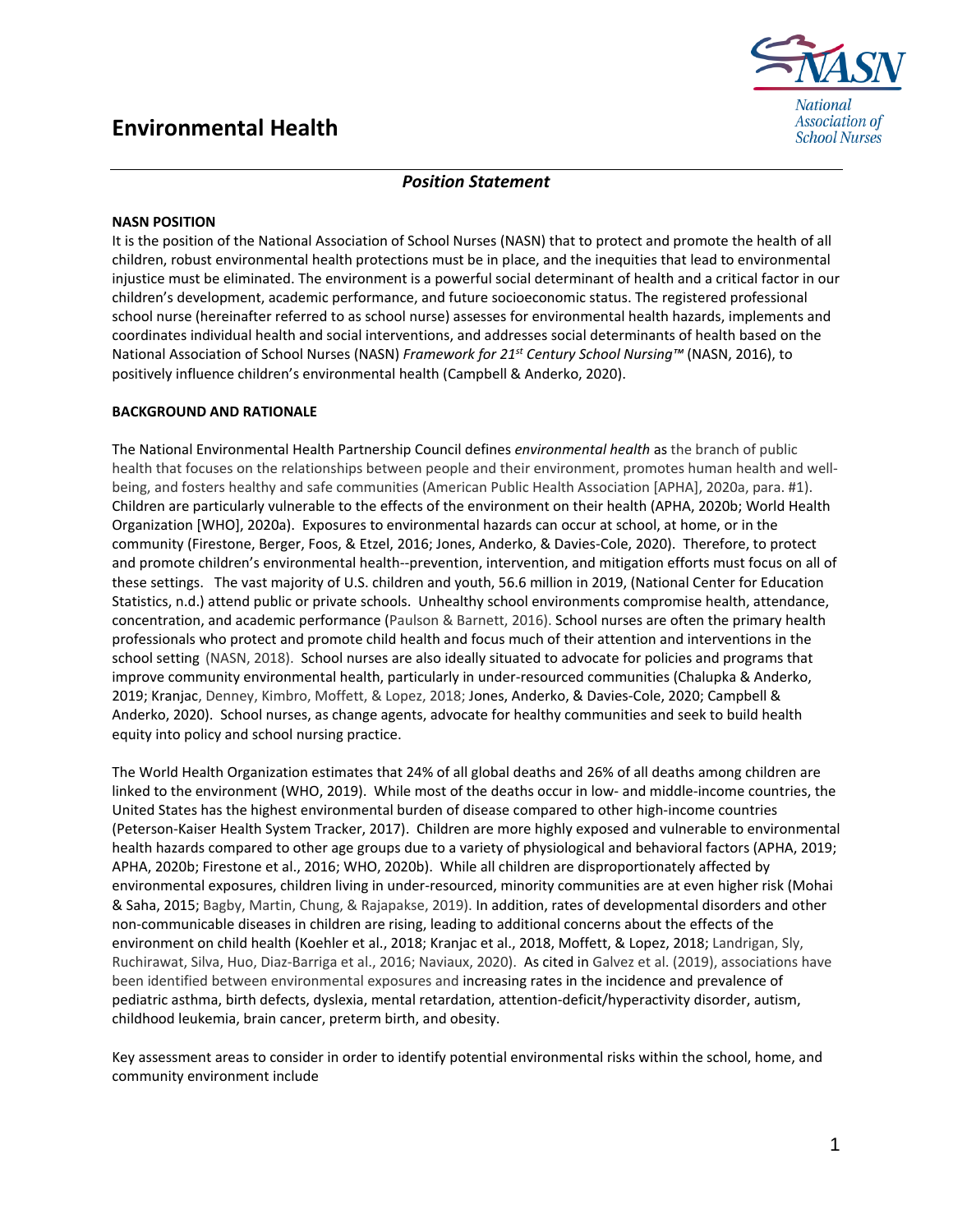- Indoor and outdoor air quality (Jones, Anderko & Davies-Cole, 2020; Payne-Sturges et al., 2019; Everett-Jones, Foster & Berens, 2019),
- Water quality (Schaider, Swetschinski, Campbell, & Rudel, 2019),
- Building materials, cleaning products (Abrams, 2020),
- Chemical exposures (e.g. agricultural products, pesticides, radon, lead, mercury, arsenic) (Anderko, 2018; Anderson, Eure, Orr, Kolbe & Woolf, 2017; Hanna-Attisha, M., 2017; Tinney, Denton, Sciallo-Tyler, Paulson, 2016),
- Mold (Polyzoi, Polyzois, Koulis, 2017),
- Waste exposure, anthropogenic climate change (Chalupka & Anderko, 2019), and
- Environmental disasters, and energy use (U.S. Environmental Protection Agency [EPA], 2020a).

In the nursing profession, recognition that human health is inextricably dependent on the health of the environment is foundational (American Nurses Association [ANA], 2007). In a call to action, ANA (2007) set out principles and implementation strategies for all nurses to assess and address environmental issues in their practice. Nationally, the 1993 publication of the National Academy of Sciences Report, *Pesticides in the Diets of Infants and Children,* was a seminal event in the recognition of the unique vulnerabilities of children to environmental hazards (Galvez et al, 2019). Firestone et al., (2016) cites this report leading to the EPA's increased consideration of environmental health risks to children. Despite this recognition, currently no federal, state, or local agency is authorized, funded, or staffed to protect children in the school setting from environmental health hazards (Paulson & Barnett, 2016). Voluntary guidelines do exist, notably the EPA State School Guidelines developed to assist states in establishing and implementing environmental health programs for schools (EPA, 2019).

A report from APHA (2019) recognized that there is no federal agency that guarantees the safety of school environments to protect school-age children from environmental hazards and risks. To address this deficiency, funding should be provided to federal agencies, including the Centers for Disease Control and Prevention and the EPA, to develop a coordinated strategy to address healthy school environments for all children. In addition, NASN supports

- Inclusion of EPA's Healthy Schools Grant Program (EPA, 2019b), in yearly federal budgets.
- Passage of the Rebuild American Schools Act (GovTrack.us, 2021).
- Adequate funding of the EPA's Green and Healthy Schools Initiative, Indoor Air Quality Tools (IAQ) for Schools, Integrated Pest Management (IPM), School Chemical Cleanout, Air Now/EPA Air Quality Flag, and Reducing Lead in Drinking Water programs.
- Robust environmental health protections in schools, for example, mandatory IAQ monitoring, use of green cleaning products, and annual drinking water testing.
- Timely data from the Government Accounting Office for use in America's schools through the Condition of America's Public School Facilities Report.
- Protection of the Clean Air Act and Safe Drinking Water Act to ensure that these safeguards remain in place and are enforced.
- Disaster preparedness plans that include climate change-related extreme weather events.

The health and welfare of our nation's children and youth are dependent upon the quality of the environment in which they live, learn, play, and work. NASN recognizes that increasing numbers of environmental hazards are contributing to a rise in the incidence of developmental disorders and non-communicable diseases. While all children are uniquely vulnerable to the negative effects of an unhealthy environment and require special protection, low income minority children are more likely to experience adverse effects from disparities in exposures, including unhealthy air, water, and toxic hazards (EPA, 2020a). To enable equitable environmental protections and support for the healthy development of all children, funding must be adequate and federal, state, and local agencies must coordinate efforts in data collection, communication, and enforcement of existing laws, rules, and regulations.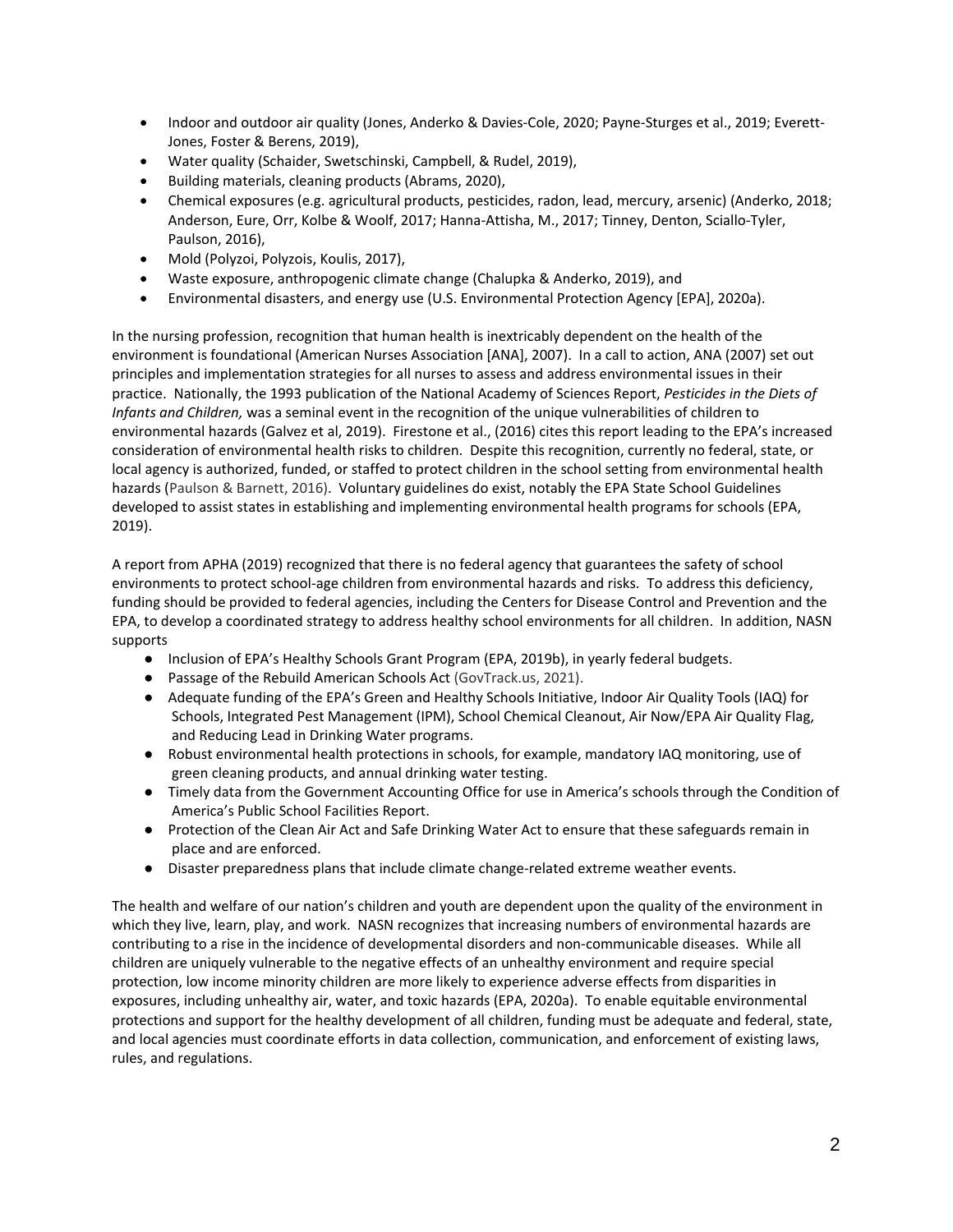#### **REFERENCES**

- Abrams, E. M. (2020) Cleaning products and asthma risk: a potentially important public health concern. *Canadian Medical Association Journal, 192*, E164-5. doi: 10.1503/cmaj.200025
- American Nurses Association. (2007). *ANA's principles of environmental health for nursing*. http://ojin.nursingworld.org/MainMenuCategories/WorkplaceSafety/Healthy-Nurse/ANAsPrinciplesofEnvironmentalHealthforNursingPractice.pdf
- American Public Health Association. (2019). Protecting the health of children: A national snapshot of environmental health services. https://www.apha.org/topics-and-issues/environmental-health/childhealth
- American Public Health Association (2020a). Environmental health. [https://www.apha.org/topics-and](https://www.apha.org/topics-and-issues/environmental-health)[issues/environmental-health](https://www.apha.org/topics-and-issues/environmental-health)
- American Public Health Association. (2020b). Children's environmental health. https://www.apha.org/topics-andissues/environmental-health/child-health
- Anderko, L. (2018). Tracking down school toxins. https://leader.pubs.asha.o,rg/doi/10.1044/leader.SCM.23112018.32
- Anderson, A. R., Eure, T. R., Orr, M. F., Kolbe, L. J., & Woolf, A. (2017). Hazardous chemical releases occurring in school settings, 14 States, 2008-2013[. https://www.ncbi.nlm.nih.gov/pubmed/29456264](https://www.ncbi.nlm.nih.gov/pubmed/29456264)
- Bagby, S. P., Martin, D., Chung, S. T., & Rajapakse, N. (2019). From the outside in: Biological mechanisms linking social and environmental exposures to chronic disease and to health disparities. *American Journal of Public Health*, *109*(S1). https://doi.org/10.2105/AJPH.2018.304864
- Campbell, L. A., & Anderko, L. (2020). Moving upstream from the Individual to the community: Addressing social determinants of health. *NASN School Nurse*, *35*(3), 1–5. https://doi.org/10.1177%2F1942602X20902462
- Chalupka, S., & Anderko, L. (2019). Climate change and schools: Implications for children's health and safety. Creative Nursing, 25(3), 249–257[. https://doi.org/10.1891/1078-4535.25.3.2](https://doi.org/10.1891/1078-4535.25.3.249)49
- Everett-Jones, S., Foster, S., Berens, A. S., (2019). Radon testing status in schools by radon zone and school location and demographic characteristics: United States, 2014. *The Journal of School Nursing* 35(6) 442-448. [https://doi.org/10.1177/1059840518785441](https://doi.org/10.1177%2F1059840518785441)
- Firestone, M., Berger, M., Foos, B., & Etzel, R. (2016). Two decades of enhancing children's environmental health protection at the U.S. Environmental Protection Agency. *Environmental Health Perspectives*, *124*(12). doi: 10.1289/ehp1040
- Galvez, M., Collins, G., Amler, R. W., Dozor, A., Kaplan-Liss, E., Forman, J., Laraque-Arena, D., Lawrence, R., Miller, R., Miller, K., Sheffield, P., Zajac, L., & Landrigan, P. J. (2019). Building New York State centers of excellence in children's environmental health: A replicable model in a time of uncertainty. *American Journal of Public Health*, *109*(1), 108–112. https://doi.org/10.2105/AJPH.2018.304742
- GovTrack.us. (2021). H.R. 865 116th Congress: Rebuild America's Schools Act of 2019. https://www.govtrack.us/congress/bills/116/hr865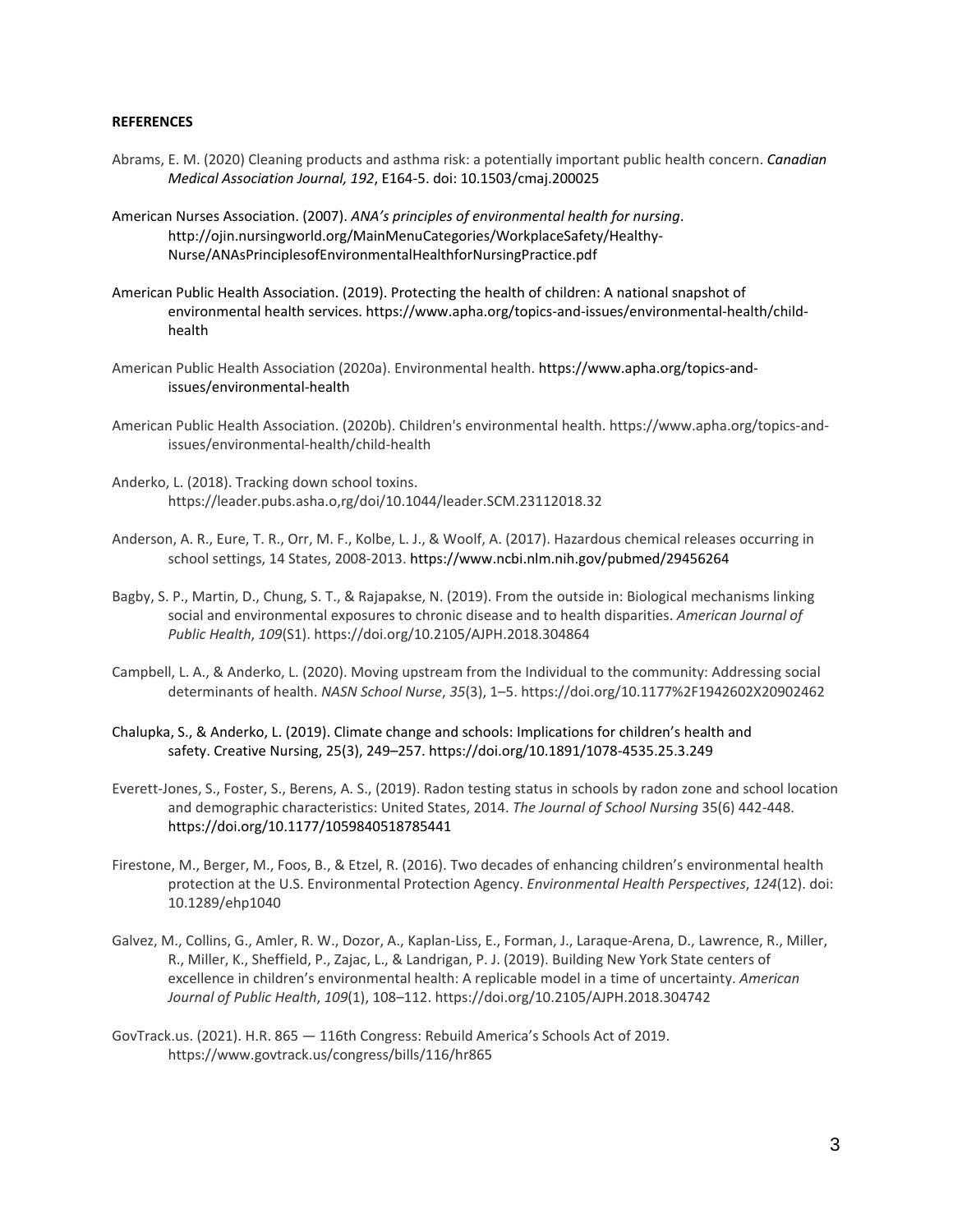- Hanna-Attisha, M. (2017). Flint kids: tragic, resilient, and exemplary. *American Journal of Public Health*, *107*(5), 651–652. https://doi.org/10.2105/AJPH.2017.303732
- Jones, K.K., Anderko, L., Davies-Cole, J. (2020). Neighborhood environment and asthma exacerbation in Washington, DC. In Schenk, E. C. (Ed.). *Nursing perspectives on environmental health* (Vol. 38, 53-71).
- Kranjac, A. W., Denney, J. T., Kimbro, R. T., Moffett, B. S., & Lopez, K. N. (2018). Neighborhood and social environmental influences on child chronic disease prevalence. *Population and Environment*, *40*(2), 93– 114. https://doi.org/10.1007/s11111-018-0303-9
- Landrigan, P. J., Sly, J. L., Ruchirawat, M., Silva, E. R., Huo, X., Diaz-Barriga, F., Zar, H.J., King, M., Ha, E., Asante, K.A., Ahanchian, H., & Sly, P. D. (2016). Health consequences of environmental exposures: Changing global patterns of exposure and disease. *Annals of Global Health*, *82*(1), 10. doi: 10.1016/j.aogh.2016.01.005
- Mohai, P., & Saha, R. (2015). Which came first, people or pollution? A review of theory and evidence from longitudinal environmental justice studies. *Environmental Research Letters*, *10*(12), 125011. doi: 10.1088/1748-9326/10/12/125011
- National Association of School Nurses. (2016). Framework for 21st century school nursing practice. *NASN School Nurse, 31*(1), 45-53. https://doi.org/10.1177/1942602X15618644
- National Association of School Nurses. (2018). *Environmental health in the school setting—The role of the school nurse* [Position Statement].Silver Spring, MD: Author.

National Center for Education Statistics. (n.d.) Retrieved April 30, 2020, from https://nces.ed.gov/fastfacts/

- Naviaux, R. K. (2020). Perspective: Cell danger response Biology—The new science that connects environmental health with mitochondria and the rising tide of chronic illness. *Mitochondrion*, *51*, 40–45. doi: 10.1016/j.mito.2019.12.005
- Paulson, J. A., & Barnett, C. L. (2016). Public health stops at the school house door. *Environmental Health Perspectives*, *124*(10). https://doi.org/10.1289/EHP530
- Payne-Sturges, D. C., Marty, M. A., Perera, F., Miller, M. D., Swanson, M., Ellickson, K., Cory-Schlecta, D., Ritz, B., Balmes, J., Anderko, L., Talbott, E.O., Gould, R. & Hertz-Picciotto, I. (2019). Healthy Air, Healthy Brains: Advancing Air Pollution Policy to Protect Children's Health. *American Journal of Public Health*, *109*(4), 550–554. https://doi.org/10.2105/AJPH.2018.304902
- Peterson-Kaiser Health System Tracker. 2017. [https://www.healthsystemtracker.org/chart-collection/know](https://www.healthsystemtracker.org/chart-collection/know-social-determinants-health-u-s-comparable-countries/#item-u-s-highest-environmental-burden-disease-compared-high-income-countries)[social-determinants-health-u-s-comparable-countries/#item-u-s-highest-environmental-burden-disease](https://www.healthsystemtracker.org/chart-collection/know-social-determinants-health-u-s-comparable-countries/#item-u-s-highest-environmental-burden-disease-compared-high-income-countries)[compared-high-income-countries](https://www.healthsystemtracker.org/chart-collection/know-social-determinants-health-u-s-comparable-countries/#item-u-s-highest-environmental-burden-disease-compared-high-income-countries).
- Polyzoi, E. Polyzois, D. Koulis, T. (2017). Presence of household mold, children's respiratory health, and school absenteeism: Cause for Concern. *Journal of Environmental Health*, 79(7), 28-35
- Schaider, L. A., Swetschinski, L., Campbell, C., & Rudel, R. A. (2019). Environmental justice and drinking water quality: are there socioeconomic disparities in nitrate levels in U.S. drinking water? *Environmental Health*, *18*(1). doi: 10.1186/s12940-018-0442-6
- Tinney, V. A., Denton, J. M., Sciallo-Tyler, L., & Paulson, J. A. (2016). School siting near industrial chemical facilities: Findings from the U.S. Chemical Safety Board's investigation of the west fertilizer Explosion. *Environmental Health Perspectives*, *124*(10), 1493–1496. doi: 10.1289/ehp132